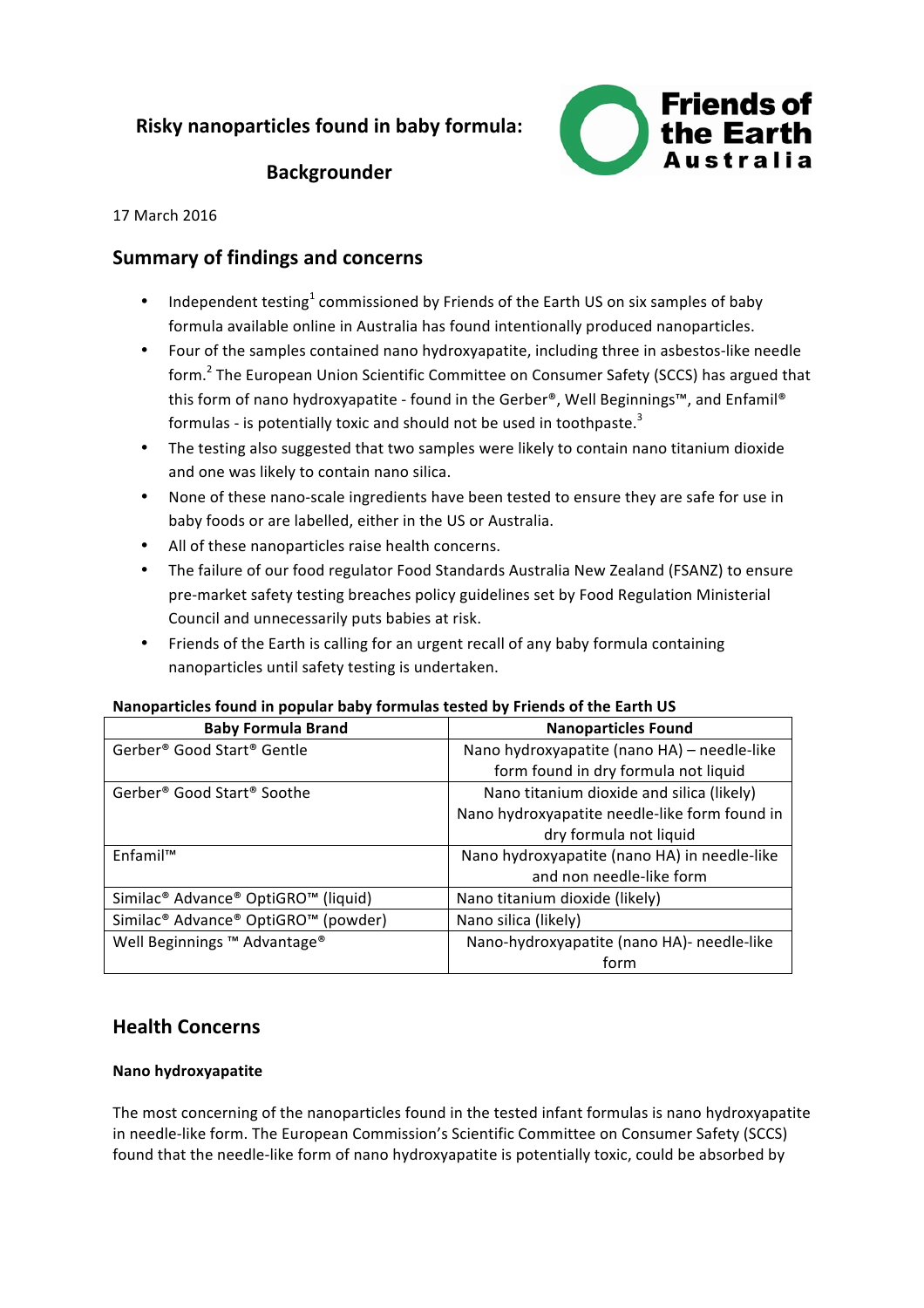cells, and should not be used in toothpaste, teeth whiteners and mouth washes.<sup>4</sup> A material that should not be used in cosmetics should certainly not be used in baby formula. A recent safety assessment of nano hydroxyapatite suggests that there is a moderate risk of systemic toxicity associated with it, including genetic and immune system damage. Many risks could not be assessed due to insufficient data - including risks of endocrine disruption, developmental toxicity, reproductive toxicity and carcinogenicity. Therefore no finding of safety could be made.<sup>5</sup>

A precautionary approach to baby foods, which prevents the use of poorly tested and poorly understood ingredients in such foods, seems obvious. However, such a precautionary approach is not being taken either in the US or in Australia.

We believe that nano hydroxyapatite is being used in baby formula as a source of calcium.

#### **Nano titanium dioxide**

The European Chemical Agency (ECHA) is currently reviewing the use of nano titanium dioxide because of concerns it may be harmful to the environment and human health.<sup>6</sup> Nano titanium dioxide is highly mobile in the body and has been detected in both humans and animals in the blood, liver and spleen. Studies show that nano titanium dioxide can damage DNA, disrupt the function of cells, interfere with the defence activities of immune cells and - by adsorbing fragments of bacteria and 'smuggling' them across the gastro-intestinal tract - can provoke inflammation.<sup>7</sup>

Nano titanium dioxide is added to baby formula as a whitener or brightener. It has no nutritional value.

#### **Nano silica**

Several studies have shown that nano-silica can cause liver toxicity. Recently, the European Commission's Scientific Committee on Consumer Safety (SCCS) reviewed data relating to the use of nano silica in cosmetics and found there was insufficient data to deem nano silica safe. <sup>8</sup> Nano silica is also currently being reviewed by the EU to determine if there are health concerns associated with its use in food.

Nano silica is generally added to foods as an anti-caking agent. It has no nutritional value.

#### **Nanoparticles generally pose new risks because:**

- $\circ$  They can be more chemically reactive and more bioactive than larger particles of the same chemicals. Due to their very small size, nanoparticles have been demonstrated to be more likely than larger particles to enter cells, tissues and organs.
- $\circ$  Greater bioavailability and greater bioactivity may introduce new toxicity risks.
- $\circ$  The safety of nanoparticles cannot be inferred from the safety of larger particles of the same chemical.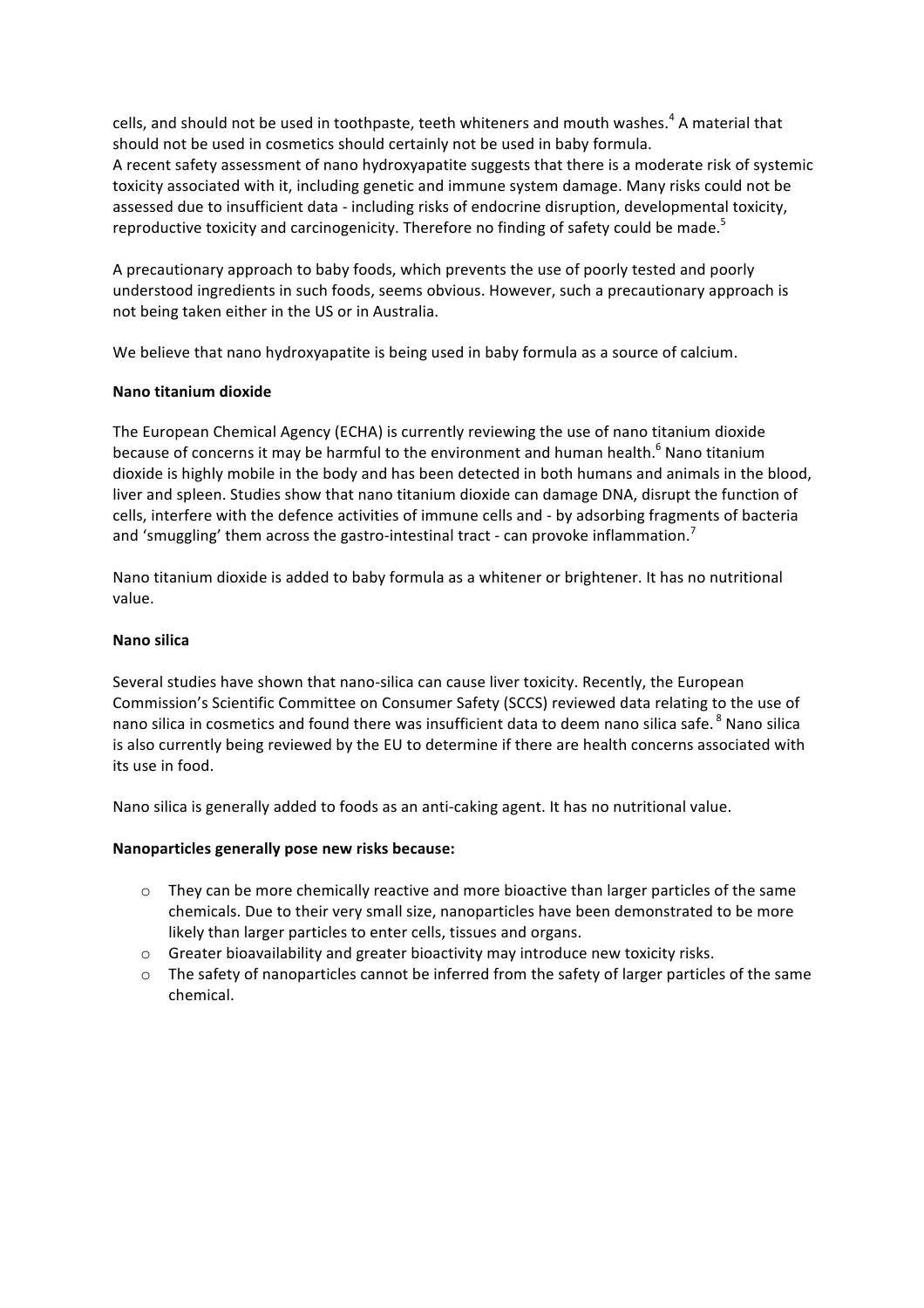# **Regulatory Failure**

### **FSANZ** has failed to adhere to the Food Regulation Ministerial Council's policy for ensuring the **safety of infant formula**

The policy recognises that children are particularly vulnerable:

"because they have immature immune systems and organs...For some infants, infant formula *products* may be the sole or principal source of nutrition. For these reasons, there is a greater *level* of risk to be managed compared to other populations."<sup>9</sup>

As a result of this higher level of risk, the policy sets out pre-market safety assessment requirements that clearly capture the use of nanoparticles in baby formula:

> *Pre-market assessment...should be required for any substance proposed to be used in infant formula and follow-on formula that: i. does not have a history* of safe use at the proposed level in these products in Australia and New Zealand; or ii. has a history of safe use in these products in Australia and New Zealand, but which, having regard to source, has a different form/structure, or is produced using a substantially different technique or technology. $^{10}$

Further, the Food Code prohibits the use of nutritive and novel substances in food unless they are expressly permitted. No nano forms of calcium, titanium dioxide or silica have been authorised for use in Australia. $11$ 

FSANZ cannot simply declare these foods safe. The agency has no scientific basis for doing so. Although the United States Food and Drug Administration has failed to date to regulate the use of nanoparticles in food, they have acknowledged that they "are not aware of any food ingredient...on the nanometer scale for which there are generally available data sufficient to determine that the ingredient is Generally Recognized As Safe".<sup>12</sup>

### **FSANZ** is failing to monitor, test or regulate nanoparticles in food

In 2015 Friends of the Earth commissioned independent testing of a range of processed foods. All 14 samples were found to contain significant quantities of nanoparticles of titanium dioxide and silica.<sup>13</sup>These more recent test results reinforce our concern that our food is being flooded with risky nanoparticles. In response, the agency charged with ensuring the safety of our food - FSANZ - has simply asserted the safety of nanoparticles with no scientific basis and refused to act.

# **What is Friends of the Earth calling for?**

Friends of the Earth is calling for an urgent recall of any baby formula containing nanoparticles until safety testing is undertaken.

# **Find out more**

For more information contact: Jeremy Tager 0400 376 974; Jeremy.tager@foe.org.au

 $1$  The testing was conducted by the University of Arizona which is internationally known for its work in detection and measurement of nanoparticles